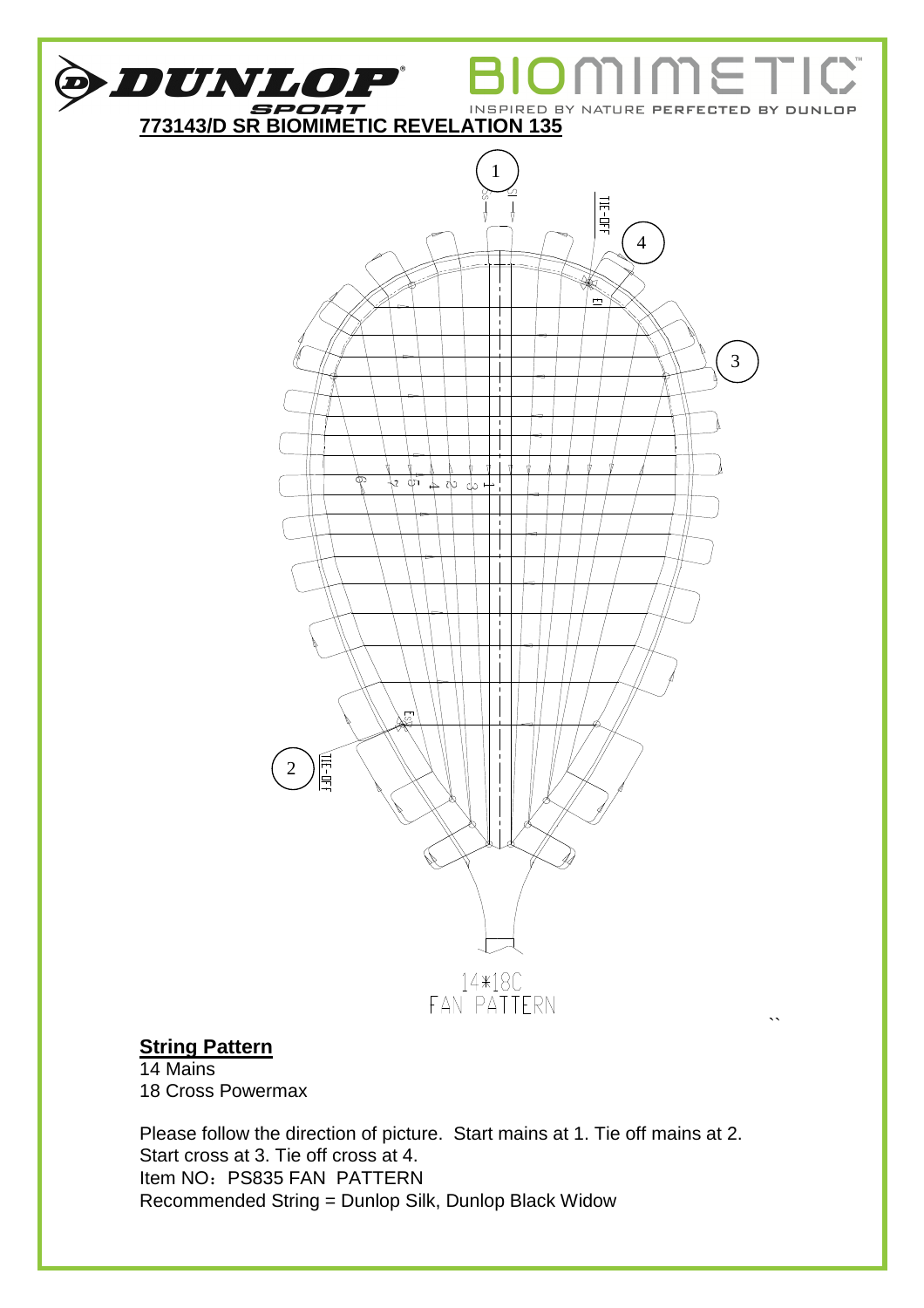

14 Mains 18 Cross

Please follow the direction of picture. Start mains at 1. Tie off mains at 2. Start cross at 3. Tie off cross at 4. Item NO: PS835 CONVENTIONAL PATTERN Recommended String = Dunlop Silk, Dunlop Black Widow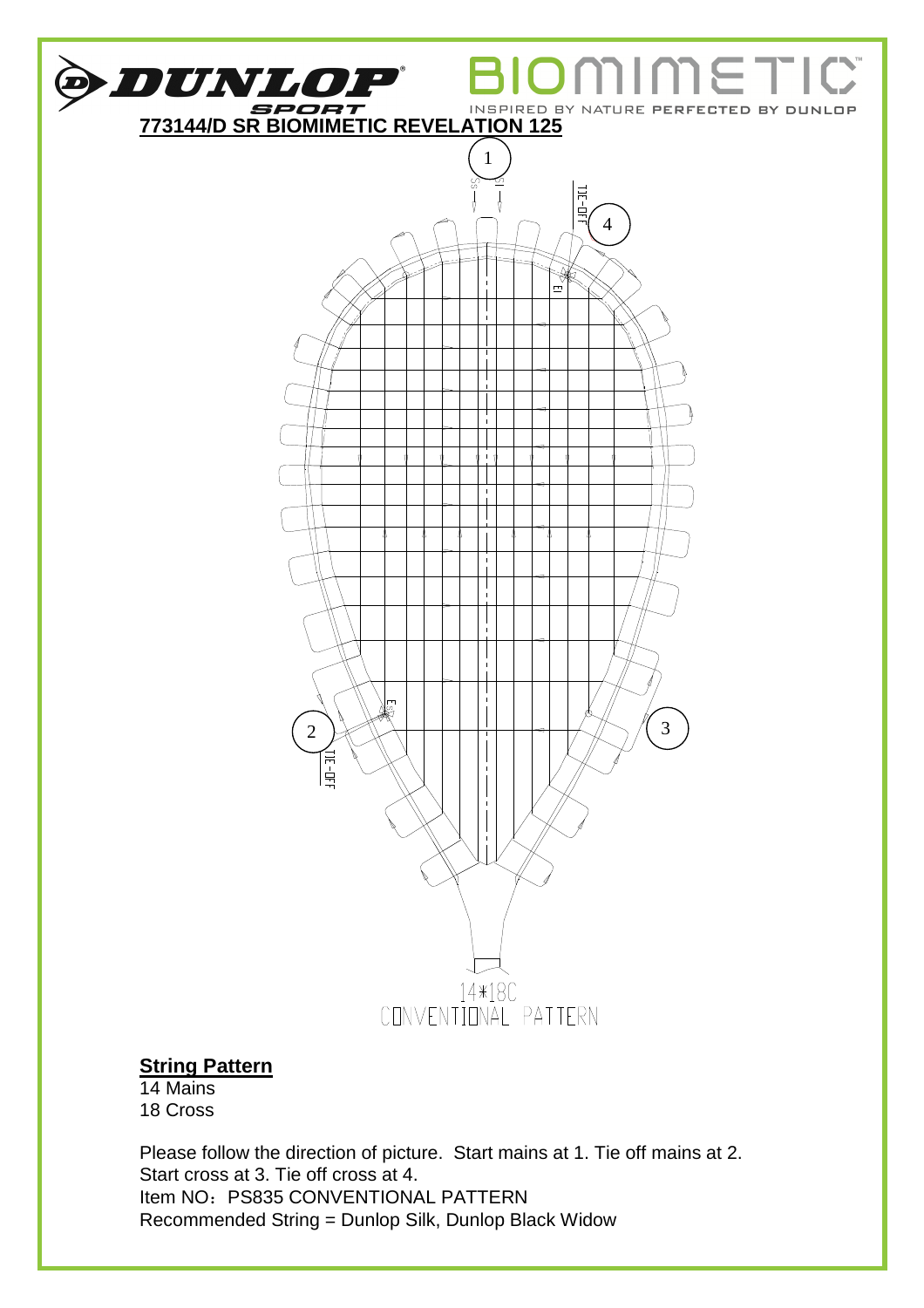

14 Mains 18 Cross

Please follow the direction of picture. Start mains at 1. Tie off mains at 2. Start cross at 3. Tie off cross at 4. Item NO: PS837 CONVENTIONAL PATTERN Recommended String = Dunlop Silk, Dunlop Black Widow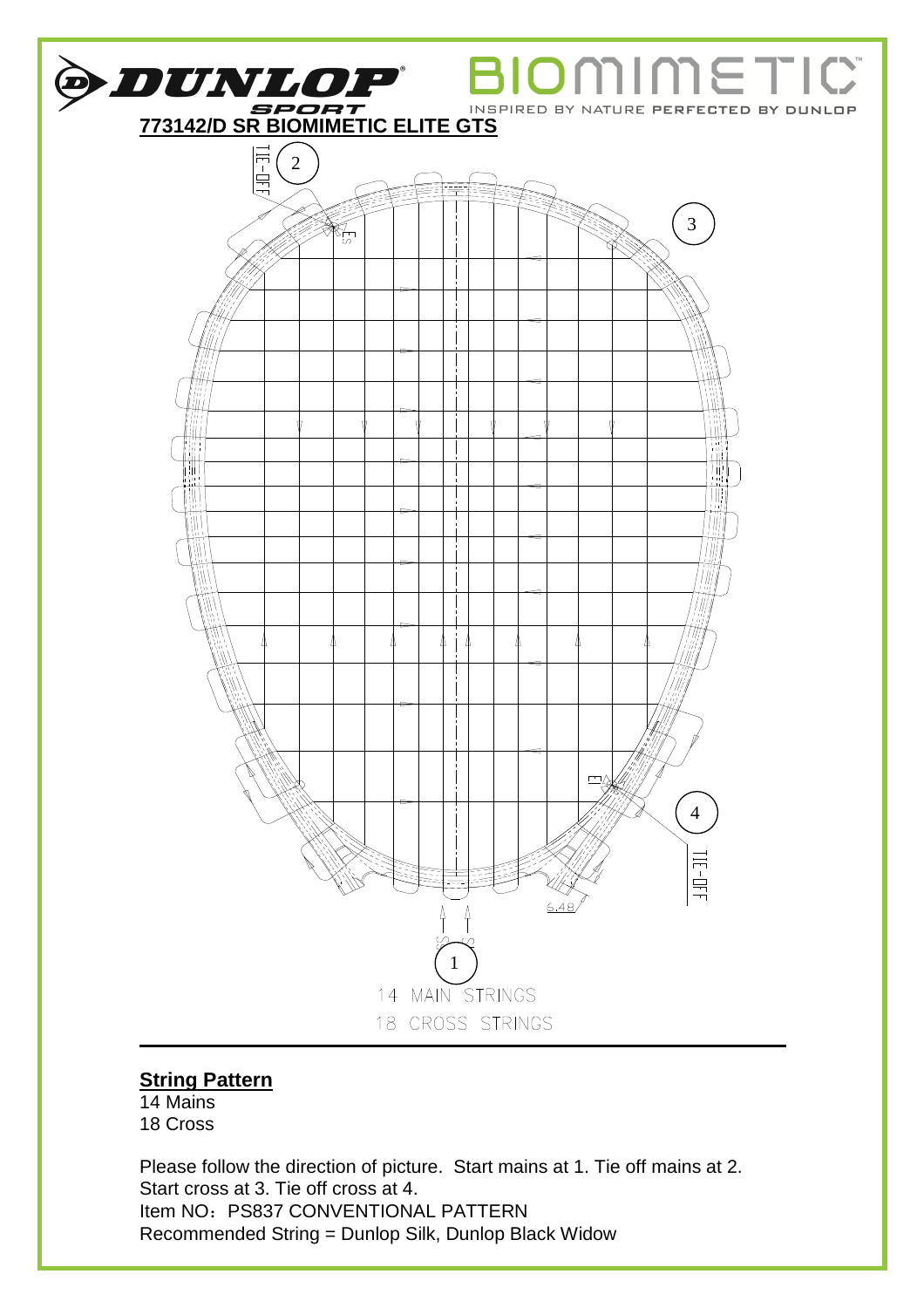

16 Mains 19 Cross

Please follow the direction of picture. Start mains at 1. Tie off mains at 2. Start cross at 3. Tie off cross at 4. Item NO: PS837 CONVENTIONAL PATTERN Recommended String = Dunlop Silk, Dunlop Black Widow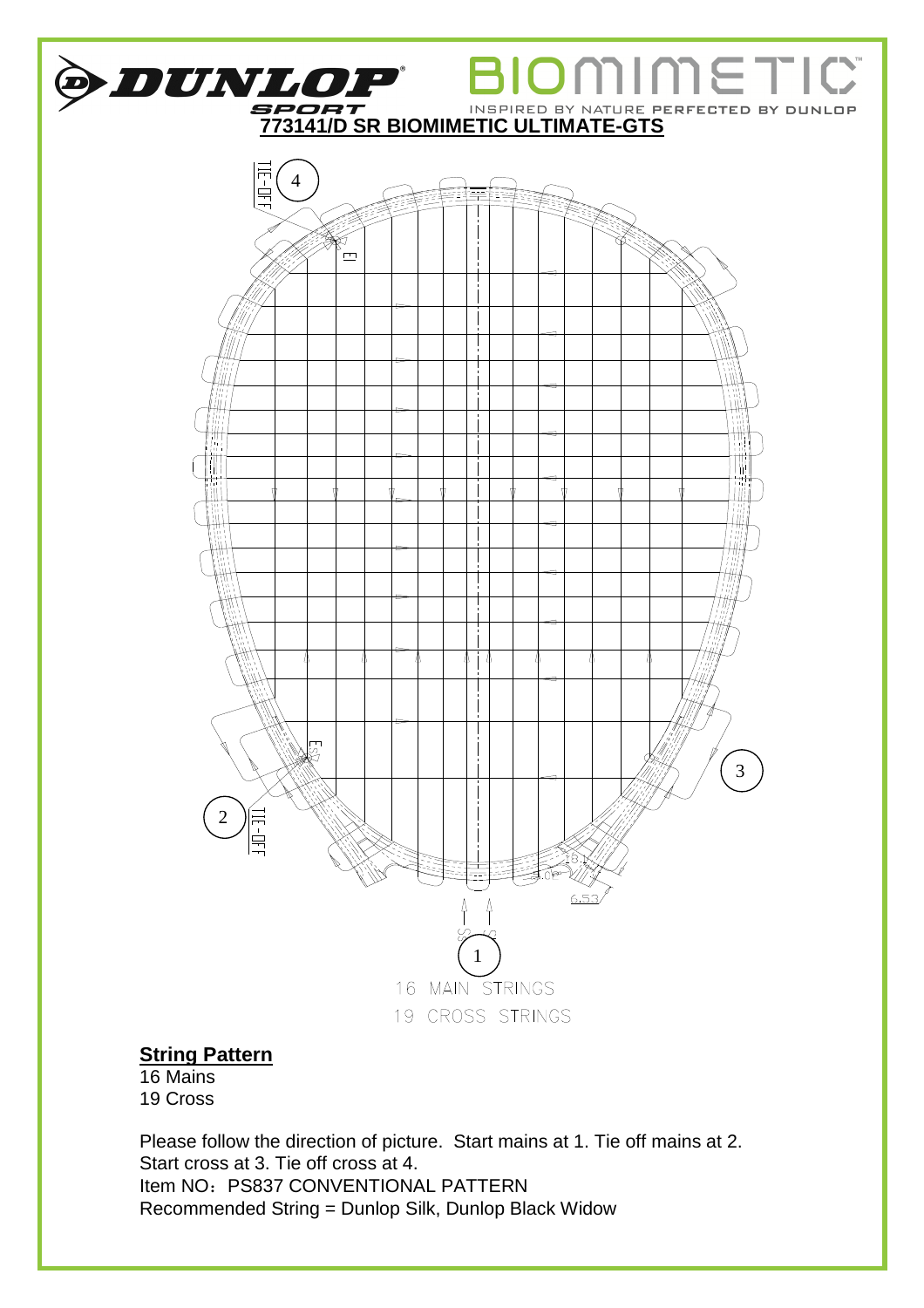

וו Ť  $\blacksquare$ INSPIRED BY NATURE PERFECTED BY DUNLOP



### **String Pattern**

16 Mains 19 Cross

Please follow the direction of picture. Start mains at 1. Tie off mains at 2. Start cross at 3. Tie off cross at 4. Item NO: PS752 Recommended String = Dunlop Precision 17G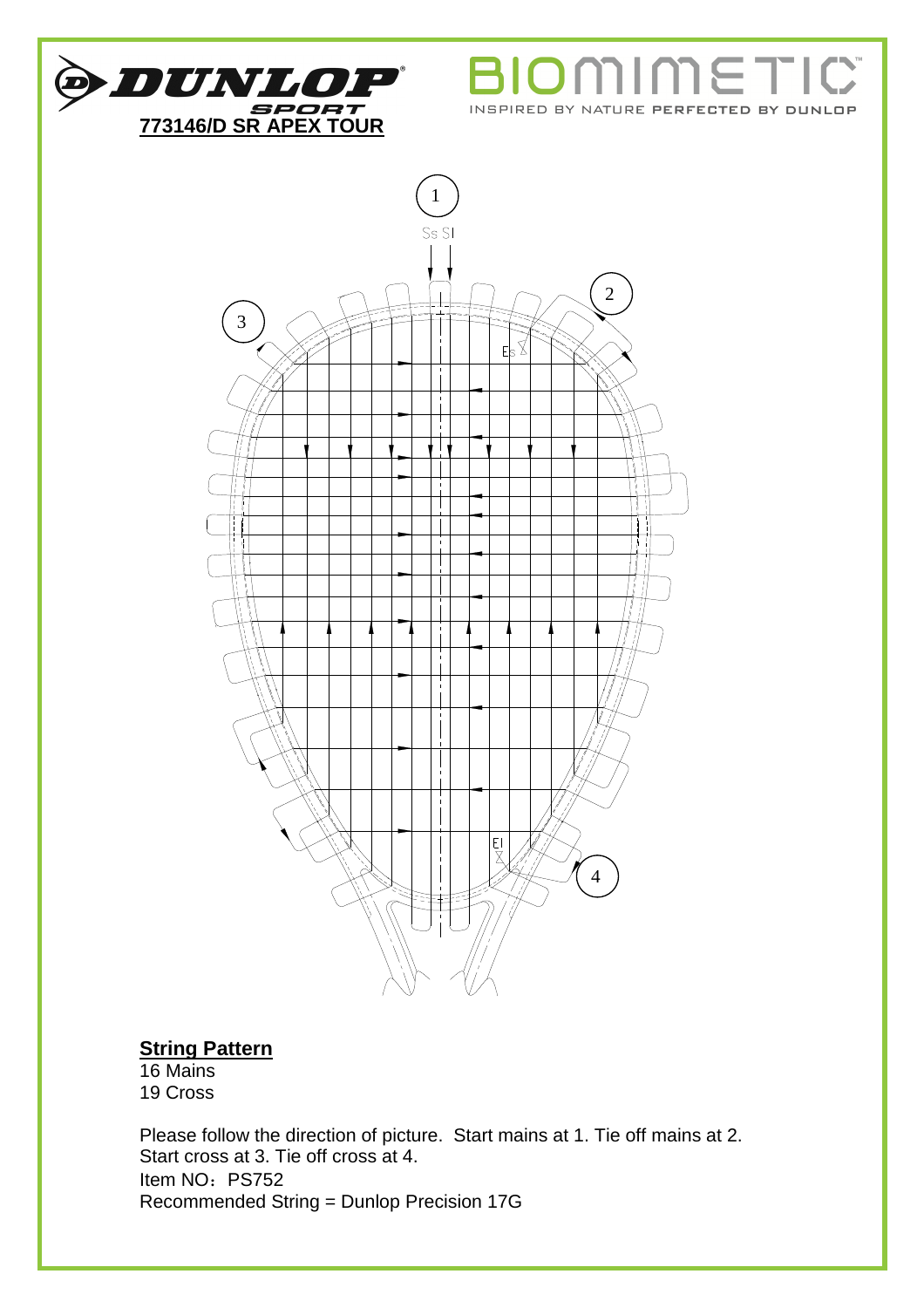

16 Mains 19 Cross

Please follow the direction of picture. Start mains at 1. Tie off mains at 2. Start cross at 3. Tie off cross at 4. Item NO: PS771 Recommended String = Dunlop X-Life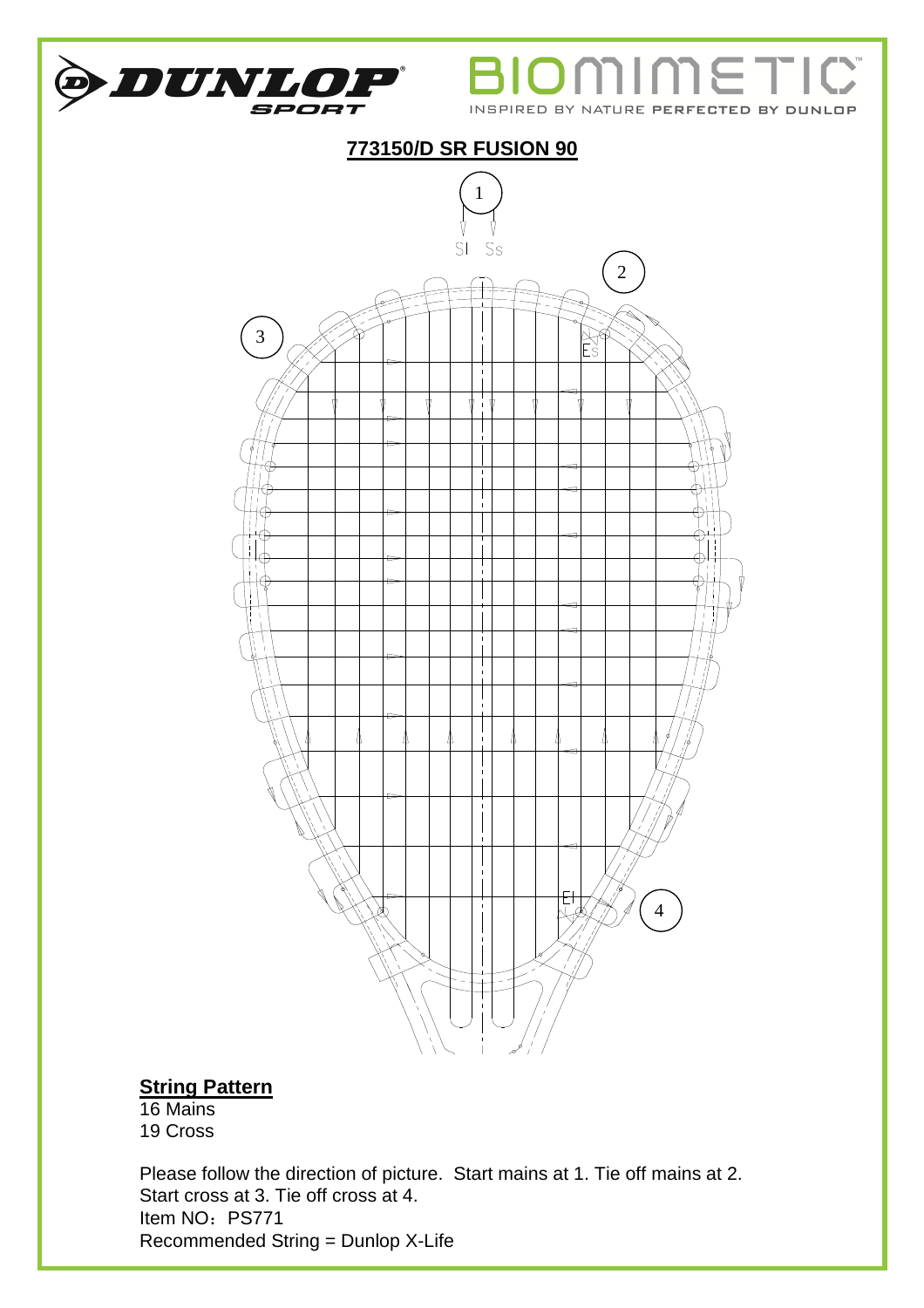

16 Mains 19 Cross

Please follow the direction of picture. Start mains at 1. Tie off mains at 2. Start cross at 3. Tie off cross at 4. Item NO: PS685 Recommended String = Dunlop X-Life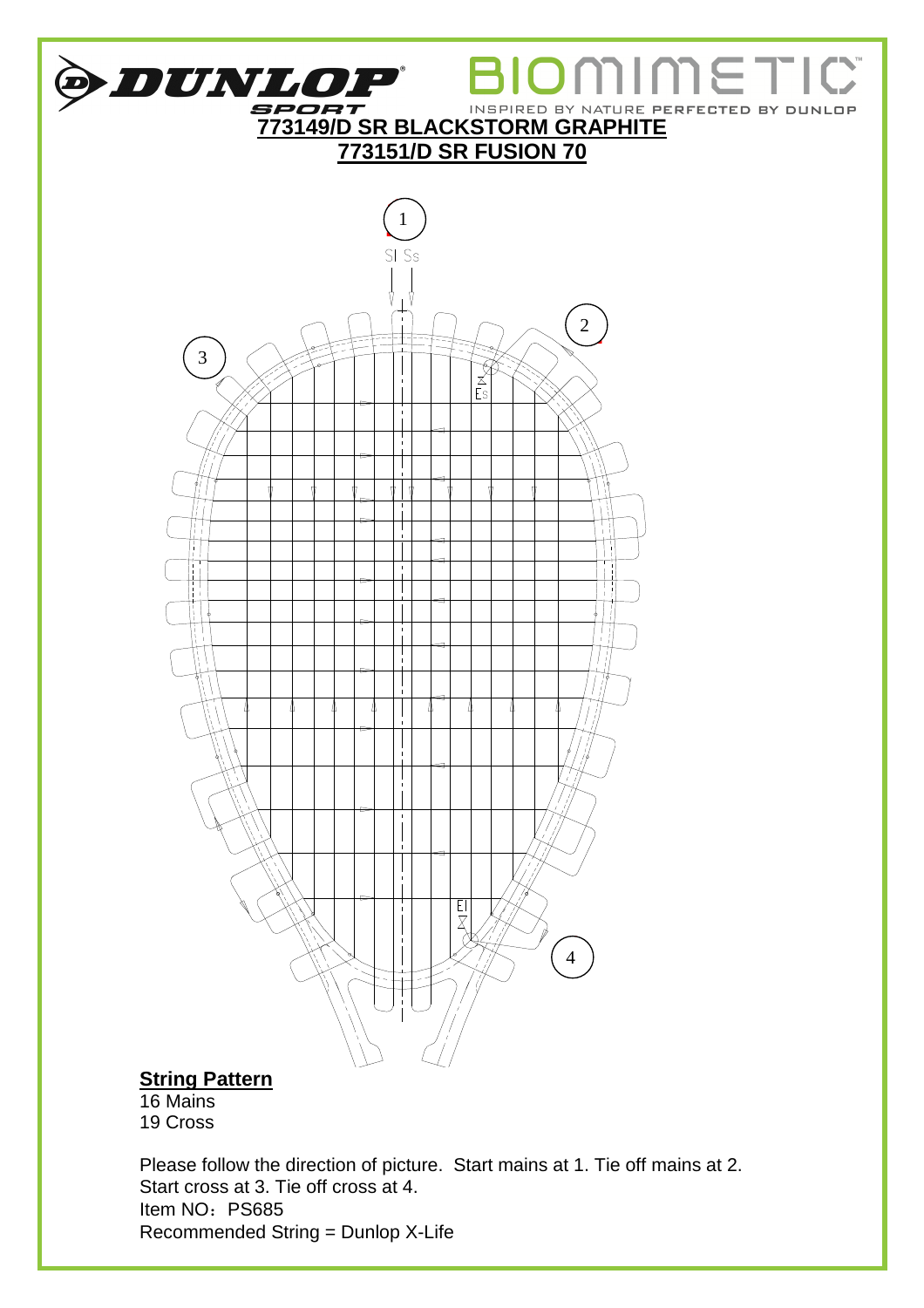

16 Mains 19 Cross

Please follow the direction of picture. Start mains at 1. Tie off mains at 2. Start cross at 3. Tie off cross at 4. Item NO: PS723 Recommended String = Dunlop X-Life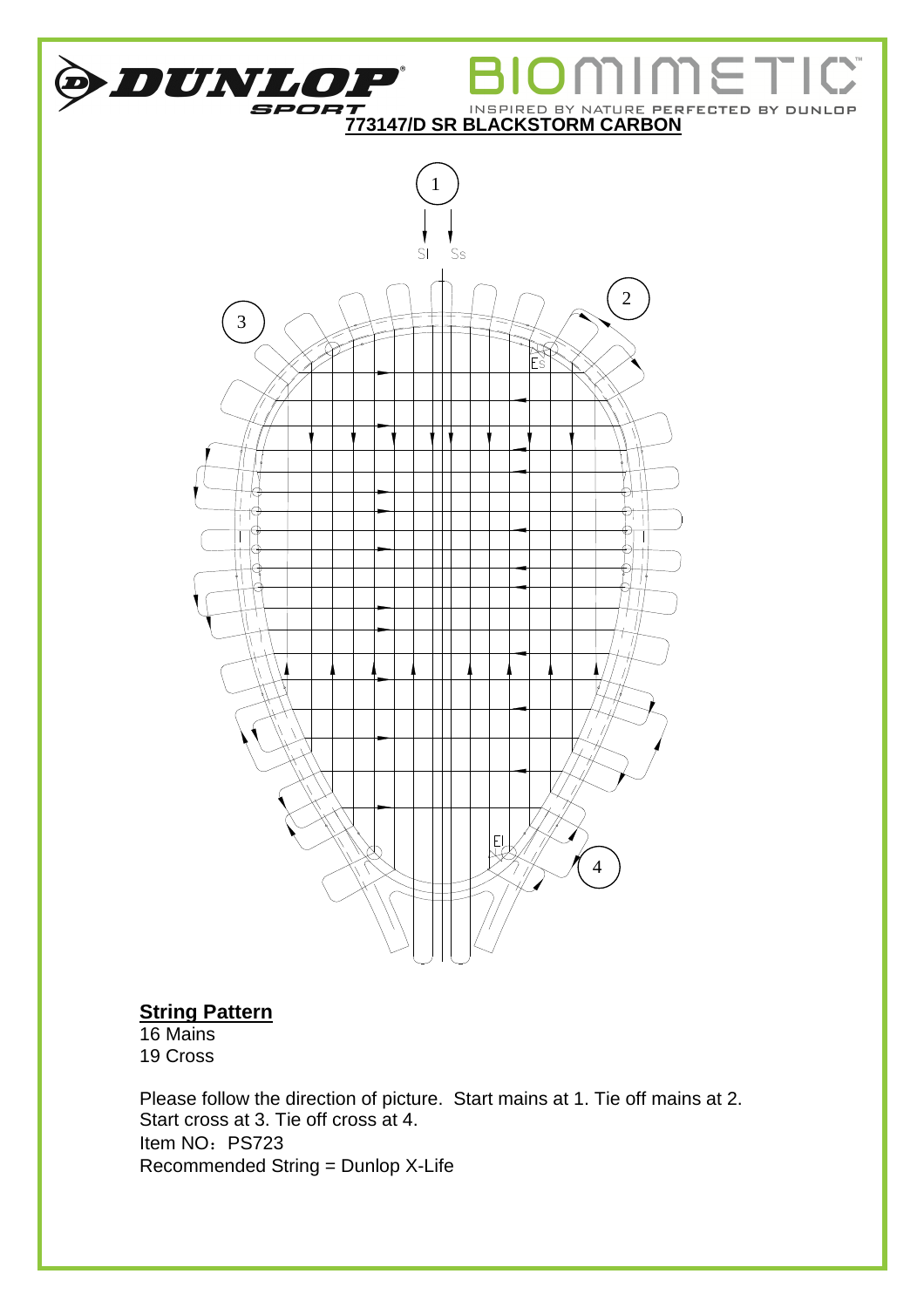

Υ וו

INSPIRED BY NATURE PERFECTED BY DUNLOP



### **String Pattern**

14 Mains 18 Cross

Please follow the direction of picture. Start mains at 1. Tie off mains at 2. Start cross at 3. Tie off cross at 4. Item NO: PS777 Recommended String = Dunlop Silk, DUNLOP COMFORT SYNTHETIC